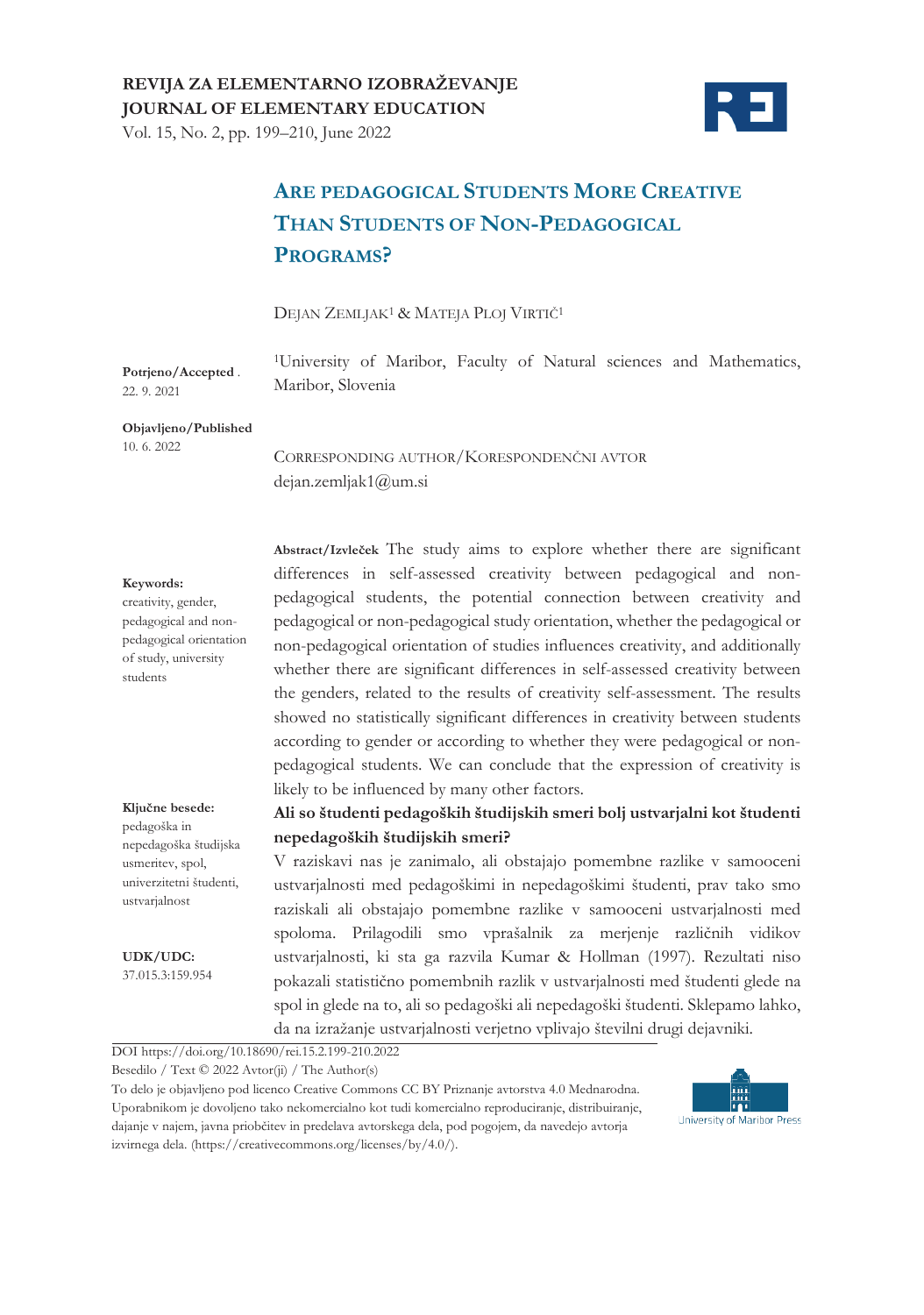### **Uvod**

The European Reference Framework for Key Competences for Lifelong Learning (ERF, 2006) was prepared and adopted in 2006. The framework identifies eight key competences and cross-cutting themes that combine knowledge, skills, and the right attitude. One of these is "Sense of initiative and entrepreneurship", defined as the "ability to turn ideas into action through creativity, innovation and risk taking as well as ability to plan and manage projects". In 2009, the EU agreed a new strategic programme for European cooperation in education and training, ET 2020 (ECET, 2009), which means that EU countries have set themselves the goal of developing creativity, innovation and, consequently, entrepreneurship in the education system. This excellent decision, however, does prompt some concerns. As Oliver et al. (2006) have pointed out, many students experience a conflict between being 'creative' and being 'academic'. The emphasis on critical thinking develops convergent thinking, which focuses narrowly on a specific and verifiable objective. Adriansen (2010) discusses questions such as what creative thinking is and how it relates to critical thinking. Another concern is linked to the teachers who are responsible for developing creativity in young people. We ask ourselves the following questions: Are teachers qualified for this task? Are teachers more creative than other professionals?

Granted that student creativity is an important educational goal, the fostering of student creativity has become an added responsibility of teachers (Mulyono, 2018; Kaplan, 2019). The teacher is the one who is expected to promote or foster creativity among learners (Soh, 2017). Consequently, the teaching behaviour of educators plays a key role in encouraging the creativity of learners. Lee and Kemple (2014) confirm in their research that preservice teachers with higher scores on the openness to experience personality trait show more engagement in creativity-related experiences; those with higher scores on the openness trait and who have more creativity-related experiences are more likely to espouse creativity-fostering teaching styles.

These results are of immense importance, as it means that by developing the competence of creativity among preservice teachers, we can significantly improve creativity in schools.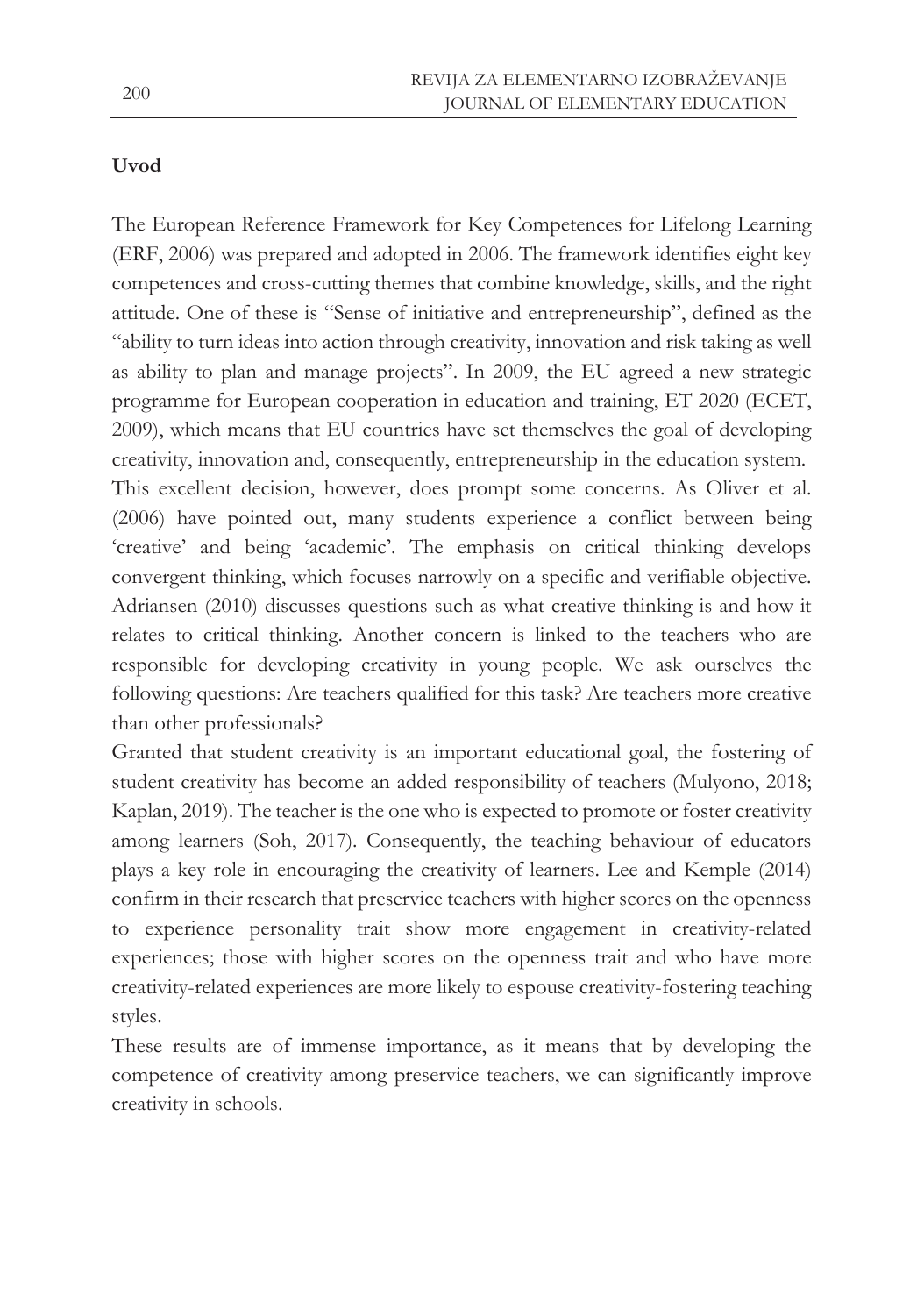We find that creativity in education should not be ignored. In this paper, we discuss one of the most important problems in education: the inclusion of creativity in education and encouragement of students to become more aware of the importance of creativity in the educational process. If we seek to focus on the field of creativity, we must first encourage students who are training for the teaching profession to think about creativity, so that they will later be able to encourage creative thinking in the classroom.

The aim of the study was to explore whether there were significant differences in creativity between pedagogical and non-pedagogical students. Additionally, differences in self-assessed creativity between genders were explored. The following hypotheses were set:

- *Hypothesis 1:* There is a statistically significant difference in self-assessment of creativity between the genders.
- *Hypothesis 2:* There is a statistically significant difference in self-assessment of creativity between pedagogical and non-pedagogical students.

## **Literature Review:**

### *Definition and measurement of creativity*

There are a range of definitions defining creativity from different perspectives. In the first half of the 20th century, creativity studies were linked to the study of talented individuals (Al-Ababneh, 2020). At that time, creativity was seen as a gift of nature. Later, pioneers Guilford (1950) and Torrance (1965, 1972) set the psychometrical theories and developed measurement instruments to measure creativity from a psychometric viewpoint (Sternberg, 2006). Such perceptions of creativity stimulated the interest of scholars in creativity, which led to the first more concrete descriptions and definitions of the creativity concept. As cited by Barbot et al. (2011), Treffinger (1995) wrote over 100 different definitions of creativity, which shows that a basic definition is very difficult to formulate.

Creativity, however, has another special feature. It can be measured in many conceptually different ways. Numerous methods for measuring creativity exist, depending on the concept, and we aim to explore these (Barbot et al., 2011; Guilford, 1950; Jaušovec, 1987, Torrance, 1965).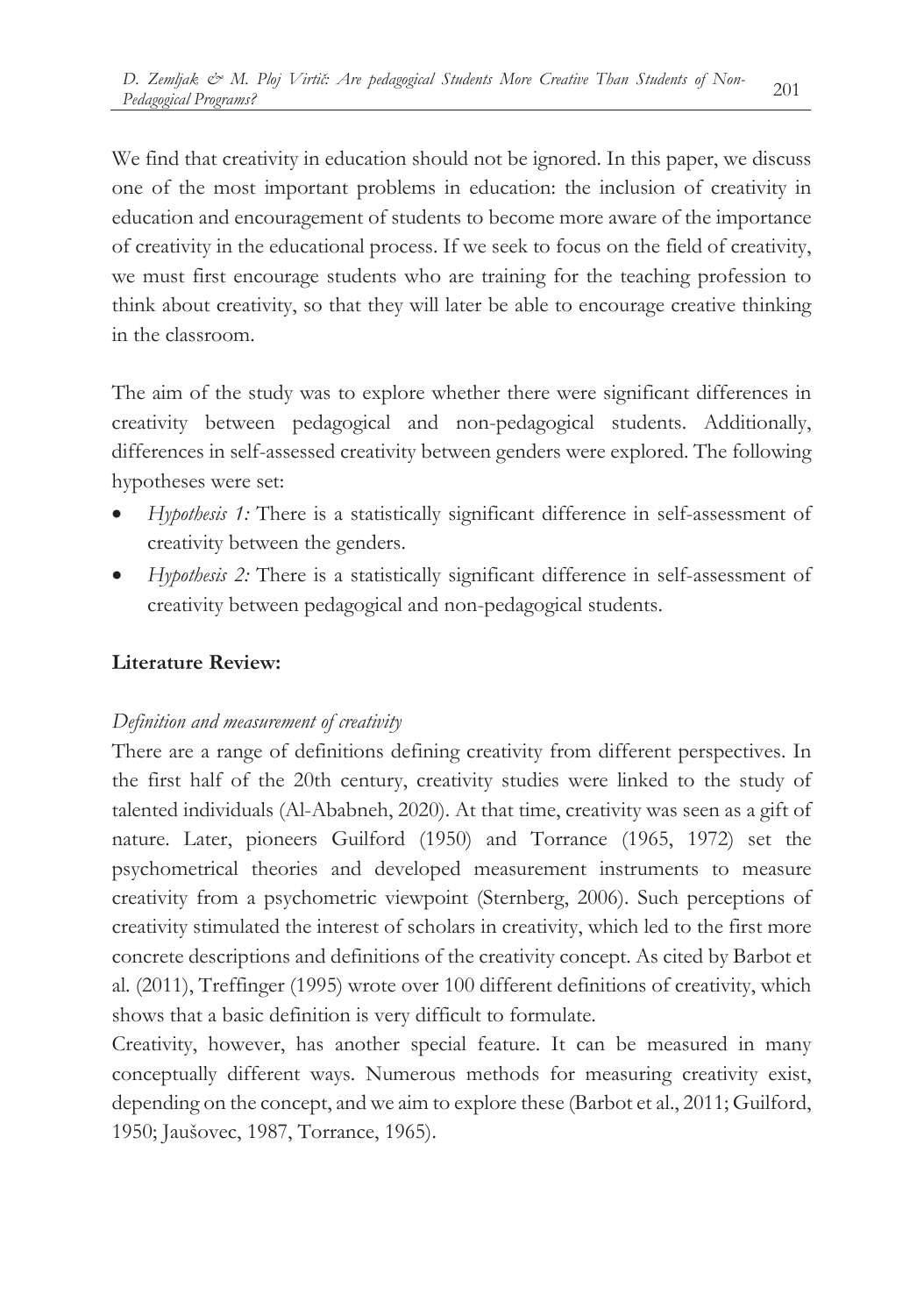Guilford and his colleagues put together a number of tests to measure creativity, focused on divergent thinking. Torrance (1965, 1972) identified more than 200 different ways of measuring creativity that focused primarily on general creative thinking. At the same time, we must remain aware that there are many ways and techniques for evaluating creativity in specific areas of expression, e.g., music, painting, etc. (Barbot et al., 2011).

Depending on the set research goals, the authors use various standardised tests of creativity. Thus, some measure creativity with Torrance tests (Ozkanand Topsakal, 2019; Pilar Matud et al., 2007; Van Goch, 2018), others choose the questionnaire method (Hoffmann et al., 2016; Merckelbach et al., 2001; Šorgo et al., 2012), and some developed their own methods to measure creativity, like Runcoa et al. (2017), and Kumar et al. (1997), which were used in this research. The questionnaire method was chosen because the survey was carried out at the time of the pandemic, and it was the safest way to conduct the survey.

### *Theoretical background*

Numerous studies have confirmed differences between the creativity of students of social sciences and students of natural sciences (Cheung et al., 2002; Hartley and Greggs, 1997; Zare, 2011). Research results show that students of social sciences (and those in the humanities) have better results on tests of divergent thinking than students of natural sciences. The reasons can therefore be found in the fact that students of social sciences are more susceptible to divergent thinking, while students of natural sciences are more operative with abstract information and known formulas, which makes their divergent thinking less central (Cheung et al., 2002). Similarly, one could infer the difference between students in pedagogical programs and those studying non-pedagogical programs. When reviewing previous research, we found none that compared the creativity of these groups of students.

By comparing several studies of gender differences in creativity, it is not possible to conclude which gender expresses greater creativity. Cheung et al. (2002) cites some research in their article that states males are more creative, while Matud et al. (2007) cites research in their article that shows females can be more creative. They offer several explanations for why gender differences occur. It is quite likely that there are other factors influencing the difference, such as the environment in the development of children and the environment in which the creation process takes place (Matud et al., 2007).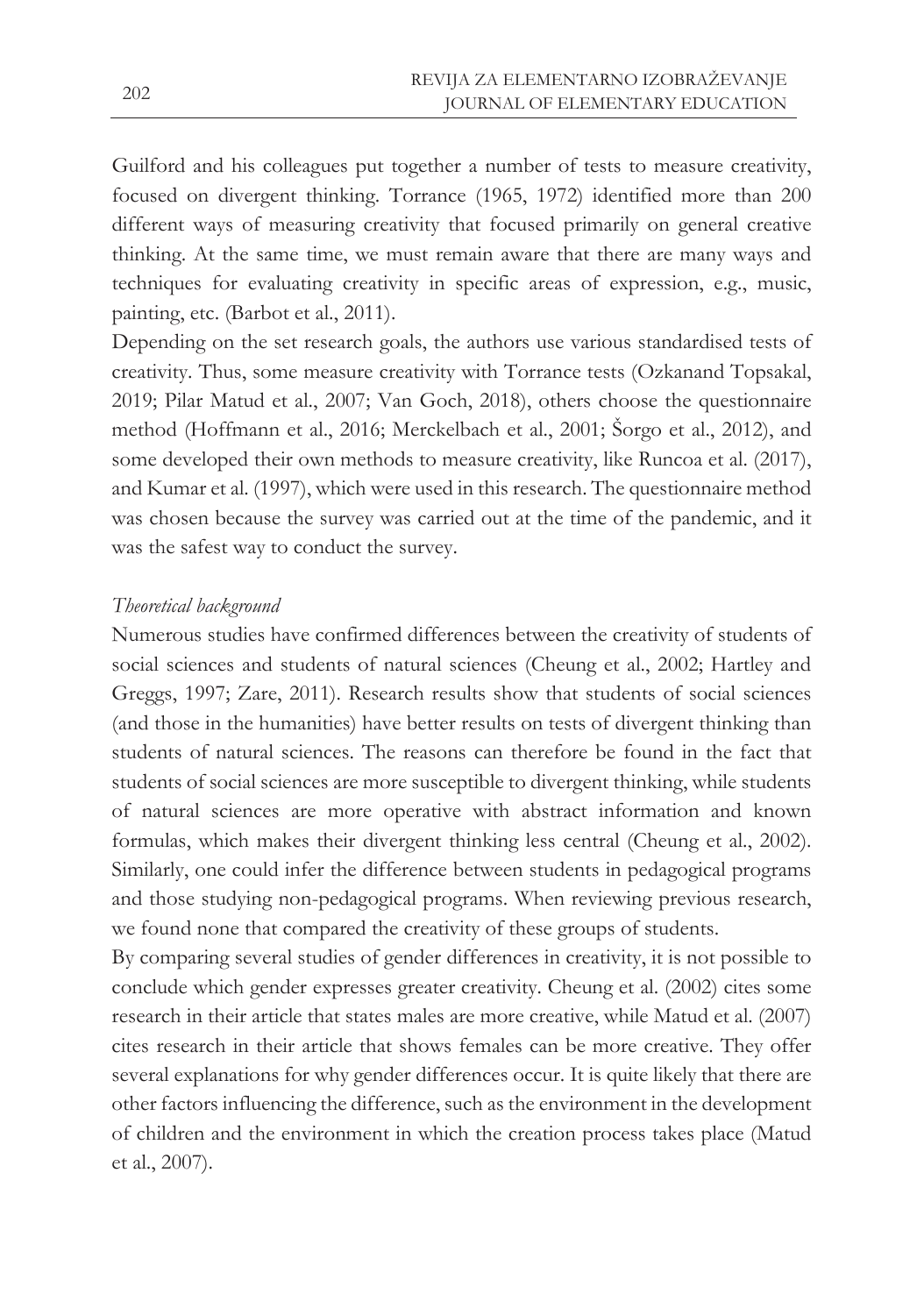However, Baer and Kaufman (2008) refer to several studies showing that there is no gender difference in creativity. We can conclude that the differences are mainly due to other influences.

## **Methodology**

For the purposes of the study, an adapted and revised Kumar and Hollman (1997) questionnaire was used to measure various aspects of creativity. With it, we were able to measure how much belief in the field of creativity individuals express and what their creativity strategies are. The results of the questionnaire made it possible to investigate any differences in self-assessment of creativity between genders and different study programs.

### *Sample and sampling*

The study was carried out in the summer semester of the 2019/2020 school year from April to July. An online questionnaire was created by the open-source application for web surveys 1Ka. The link was managed via the university's e-mailing list and offered to the entire population of students ( $n = 1183$ ) at the Faculty of Natural Sciences and Mathematics, the Faculty of Education, and the Faculty of Arts (all units of the University of Maribor). The instrument was anonymous, and response was considered as consent. The introductory text/invitation to take the survey was read by 230 students. Seventy-five students began the survey, one of whom did not complete it. Thus, a total of seventy-four relevant responses were received, of which 57 (77%) of them were by females. The ratio between respondents studying the pedagogical program and those studying the nonpedagogical program was 50:50.

The study included students at all three study levels: undergraduate students, master's and doctoral students. The students come from various regions in Slovenia and from areas with differing status. Thus, varied student profiles were covered in the survey.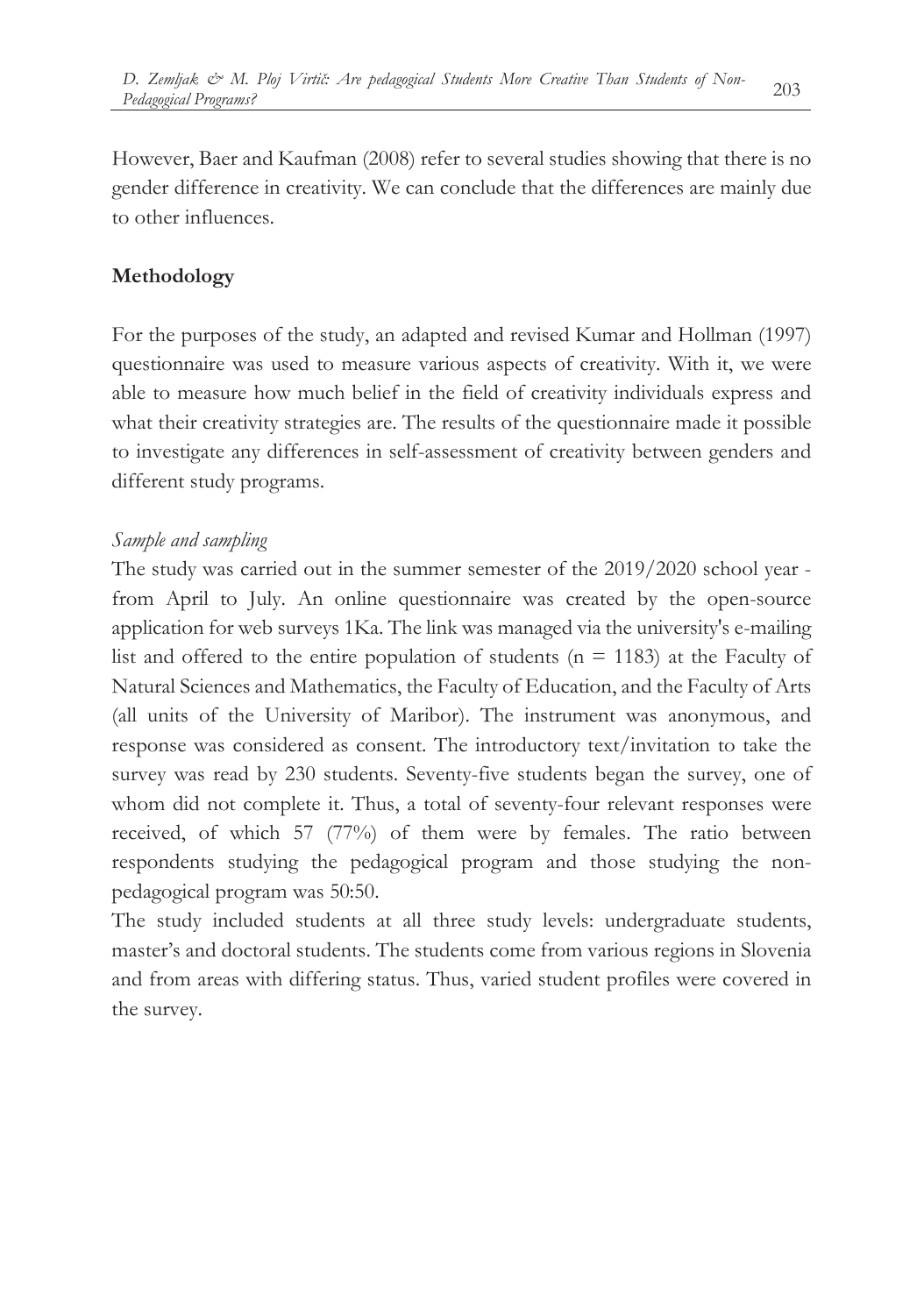### *Description of the instrument*

We adapted Kumar and Hollman's (1997) revised questionnaire for measuring various aspects of creativity. The original questionnaire contains seventy-eight claims, divided into eight different sections. We chose only the first three sets for our research. The questionnaire is in the Appendix.

The first set contains two questions and measures the extent to which an individual perceives himself to be creative.

The second set, which measures the extent to which an individual believes in the creative process, as something over which he or she has little control, consists of seventeen statements.

The third set, however, contains eighteen statements that measure the extent to which an individual uses specific strategies or techniques to facilitate creative work. Respondents express their agreement with the stated claims on a 5-point scale with choices from 1 to 5: 1 - Strongly Agree, 2 - Agree, 3 - Unsure, 4 - Disagree and 5 - Strongly Disagree. Care must be exercised in the analysis, since some issues are reversed, which in the analysis of the results must be taken into consideration to avoid errors. Based on the answers, we can determine what the individuals' selfassessment shows about their creativity.

### *Analyses*

After all the data had been collected, it was first considered that some data needed to be reversed. If this was not done, then the results would not be correct, and the data analysis performed would be incorrect.

The results were calculated following the scoring key, which forms part of the questionnaire (Kumar and Hollman's, 1997). The data for each respondent were summarised according to individual sets. In the first set, it was sufficient for both types of questions to be added up, while in the second and third sets, the results of each respondent within the set had to be added up and divided by the number of statements in the set. Thus, the sum of the answers in the second set was divided by seventeen, because seventeen statements were given in the second set, and the third set was divided by eighteen. The results were rounded to two decimal places.

The data was processed with SPSS statistical software. Descriptive statistics were calculated: frequencies, mean values, and standard deviation. An independent t-test with a 95% confidence interval was also calculated to compare the results between genders, and between students of pedagogical and non-pedagogical study programs.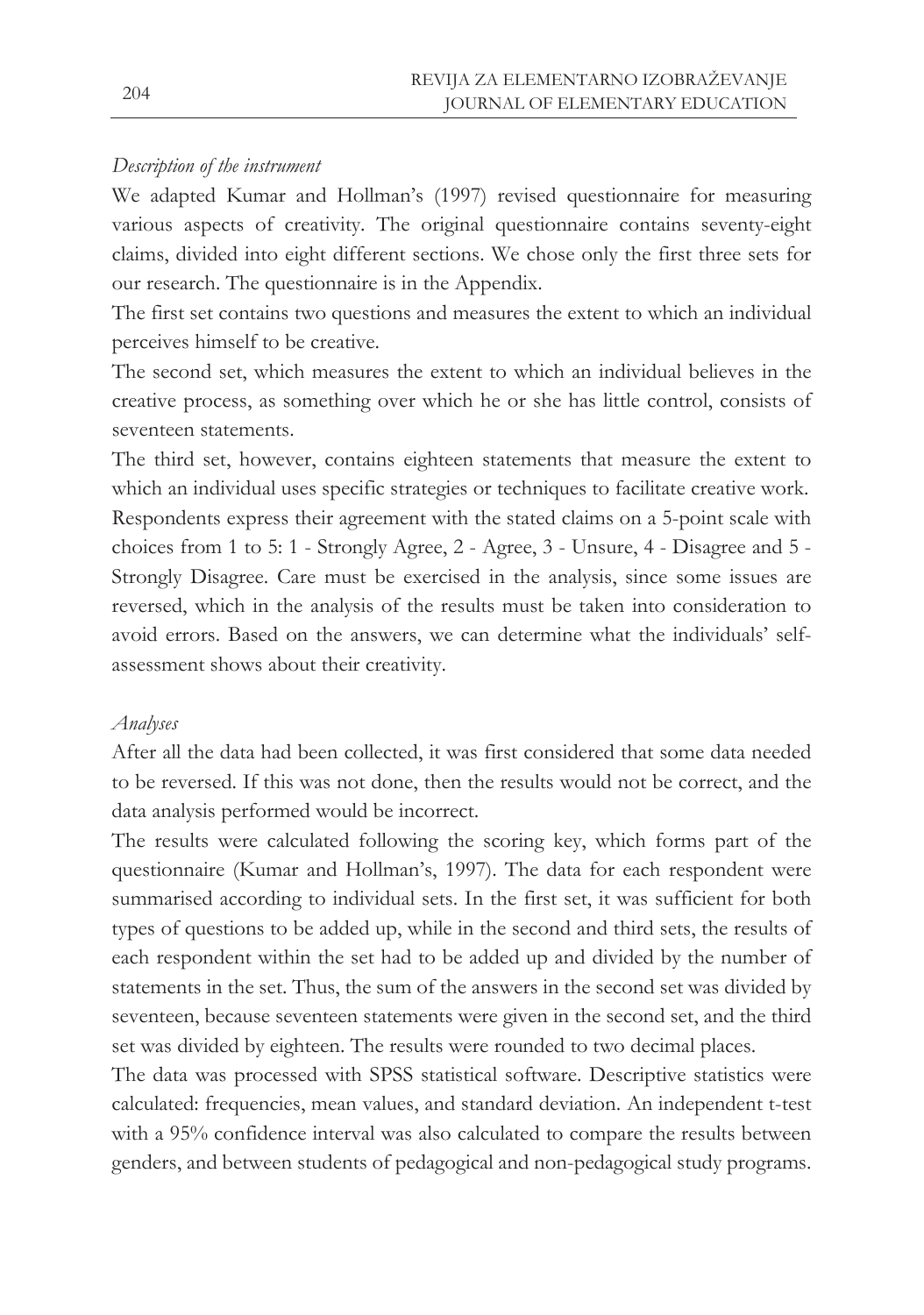### **Results**

Prior to performing the t-test, we performed an analysis to determine the normality of the distributions for individual sets. The analysis showed that all distributions were normal.

An independent t-test was performed in the SPSS program to verify Hypothesis 1. The results of the questions in all three sets were compared according to gender. First, a comparison of the results between males and females in set 1 (which measures the extent of self-perceived creativity) can be observed. This is followed by a comparison for set 2, which measures the extent to which an individual believes in the creative process, as one over which he or she has little control, and finally a comparison by gender in the third set, which measures the extent to which an individual uses specific strategies or techniques to facilitate creative work.

|                  |        | M<br>$\boldsymbol{n}$ |      | SD   | t      | p   | df | 95% Confidence<br>Interval of the<br>Difference |       | Cohen's $d$ |
|------------------|--------|-----------------------|------|------|--------|-----|----|-------------------------------------------------|-------|-------------|
|                  |        |                       |      |      |        |     |    | Lower                                           | Upper |             |
| Set1             | female | 57                    | 7.16 | 1.62 | .34    | .73 | 72 | $-.76$                                          | 1.08  | .09         |
|                  | male   | 17                    | 7.00 | 1.80 |        |     |    |                                                 |       |             |
| Set2             | female | 57                    | 2.77 | .41  | $-.59$ | .56 | 72 | $-.30$                                          | .16   |             |
|                  | male   | 17                    | 2.84 | .41  |        |     |    |                                                 |       |             |
| Set <sub>3</sub> | female | 57                    | 2.99 | .45  | 1.00   | .32 | 72 | $-.13$                                          | .40   | .25         |
|                  | male   |                       | 2.86 | .58  |        |     |    |                                                 |       |             |

Table 1: T-test of showing creativity by sets according to gender.

According to Cohen (2008), we find a 'small' effect size *dCohen < .2* for the first and the second set and a moderate small  $d_{Cohen} = .25$  for the third set. This means that the difference between genders is trivial. In practice, this means that the gender effect size on the individual's perception of creativity, on respondents' beliefs in the creative process, and on the choice of strategies for achieving creativity, is small.

We thus established that the difference in self-assessment of creativity between genders is statistically insignificant. A more detailed explanation of the results and discussion follows in the next section.

To test Hypothesis 2, an independent t-test was calculated. Table 2 shows the results of the analysis of the creativity comparison according to pedagogical or nonpedagogical field of study.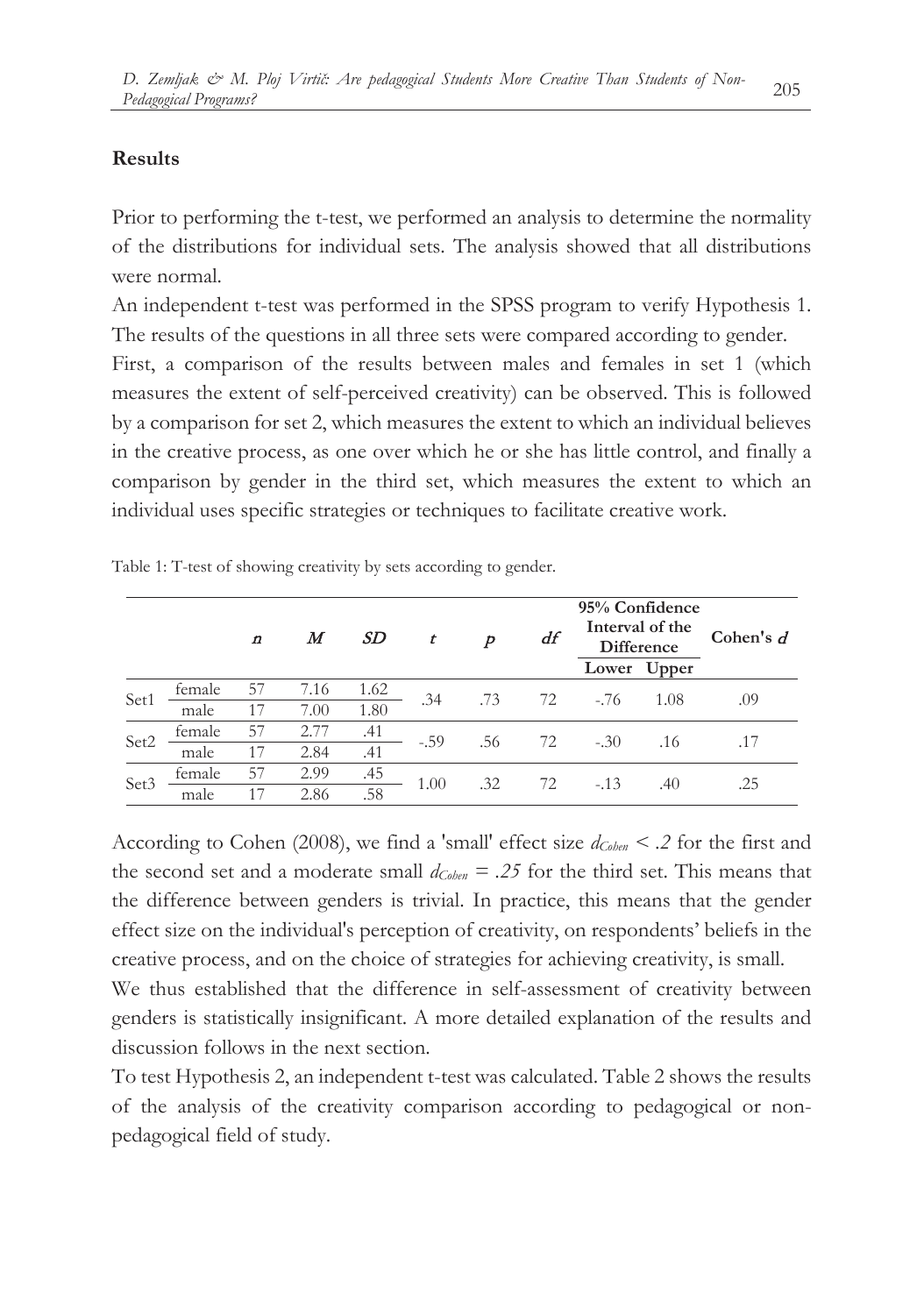|                  |                       | $\boldsymbol{n}$ | $\bm{M}$ | SD   | t      | p   | df | 95% Confidence<br>Interval of the<br><b>Difference</b> |       | Cohen's<br>d |
|------------------|-----------------------|------------------|----------|------|--------|-----|----|--------------------------------------------------------|-------|--------------|
|                  |                       |                  |          |      |        |     |    | Lower                                                  | Upper |              |
| Set1             | pedagogical           | 37               | 6.97     | 1.55 | $-.77$ | .44 | 72 | $-1.07$                                                | .47   | .18          |
|                  | $non-$<br>pedagogical | 37               | 7.27     | 1.76 |        |     |    |                                                        |       |              |
| Set2             | pedagogical           | 37               | 2.82     | .46  | .68    | .50 | 72 | $-.13$                                                 | .26   | .17          |
|                  | $non-$<br>pedagogical | 37               | 2.75     | .36  |        |     |    |                                                        |       |              |
| Set <sub>3</sub> | pedagogical           | 37               | 2.99     | .48  | .39    | .70 | 72 | $-.18$                                                 | .27   | .10          |
|                  | $non-$<br>pedagogical | 37               | 2.94     | .50  |        |     |    |                                                        |       |              |

Table 2: t-test of showing creativity in sets according to pedagogical or non-pedagogical study program

A small difference in means between groups is confirmed by Cohen's effect size (*d*), which is calculated below .2 for all sets. This means that the difference in selfassessed creativity between pedagogical and non-pedagogical students is negligible. We established that the difference in self-assessment of creativity between pedagogical and non-pedagogical students was statistically insignificant. A more detailed explanation of the results and discussion follow in the next section.

### **Discussion**

The discussion is organized as comments and verification of the hypotheses that were set for the study.

*H1: There is a statistically significant difference in self-assessment of creativity between the genders.* The results in Table 1 show that females scored slightly higher mean values in set 1 and set 3, which means that they assessed themselves as slightly more creative and as using special strategies or techniques to facilitate creative work more often, while males scored slightly higher mean values in set 2, which means that they are slightly more confident in the creative process; however, the differences are statistically insignificant. The first hypothesis is thus rejected.

After a comparison of studies on differences in creativity between the genders, as established in the theoretical section, we found that other researchers had difficulty singling out one gender and claiming that it expresses greater creativity than the other. Our study has confirmed that there is no statistically significant difference between the genders. Our results are in line with those by Baer and Kaufman (2008), which reported no gender difference in creativity.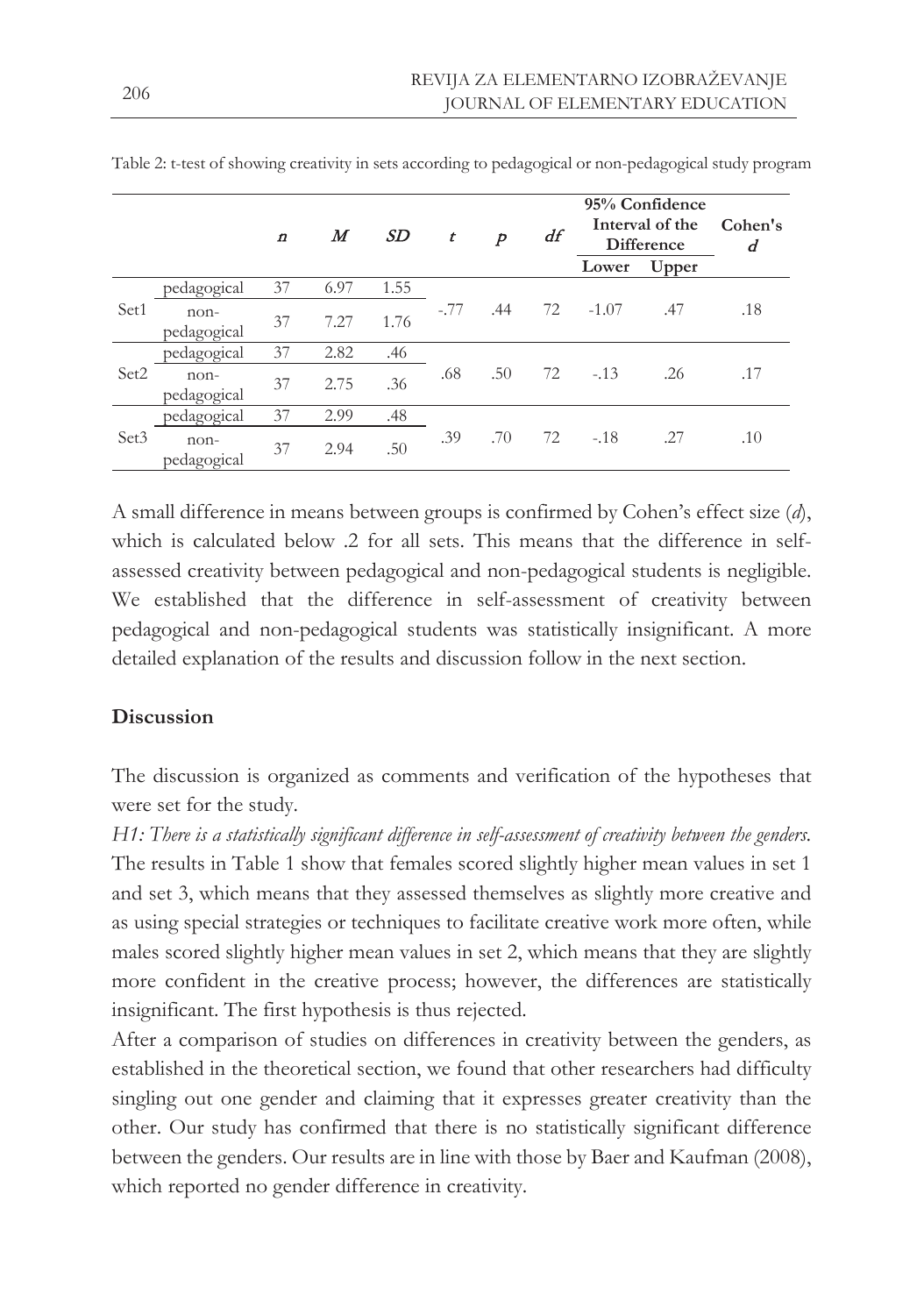Clearly, the expression of creativity is likely to be influenced by many other factors - for example lifestyle, educational status, social status, etc.

*H2: There is a statistically significant difference in self-assessment of creativity between pedagogical and non-pedagogical students.* 

The results in Table 2 show that respondents from pedagogical programs, reached slightly higher mean values in set 2 and set 3, which means that they self-reported as slightly more confident in the creative process and as using special strategies or techniques to facilitate creative work more often; in contrast, respondents from nonpedagogical programs reached slightly higher mean values in set 1, which means that they were slightly more creative. These differences, however, are statistically insignificant. We found no statistically significant difference between pedagogical and non-pedagogical students. This means that both groups have the same perception of being creative, that they believe equally in the creative process, and that they are equally likely to use specific strategies or techniques to facilitate creative work. The second hypothesis is thus rejected.

We were unable to find any studies comparing the creativity of pedagogical and nonpedagogical students; therefore, we can only speculate that no significant differences were detected between the groups because of the small sample size in the study, which is considered a limitation of the study. A further limitation could be the implementation of the study programs at the University of Maribor: pedagogical and non-pedagogical students attend the same lectures, to a certain extent. Only specific parts of the programs or content are implemented separately. The results could also be influenced by the lack of an obligatory course on creativity for students in the pedagogical program. Only those who choose elective courses can learn about creativity.

We suggest that the study be repeated on a larger sample of respondents.

### **Conclusion**

This study examined the creativity of students from three faculties at the University of Maribor was. Faculties that offer both pedagogical and non-pedagogical programs were chosen for the study. The results showed no statistically significant differences in creativity between students according to gender, or according to whether they were pedagogical or non-pedagogical students.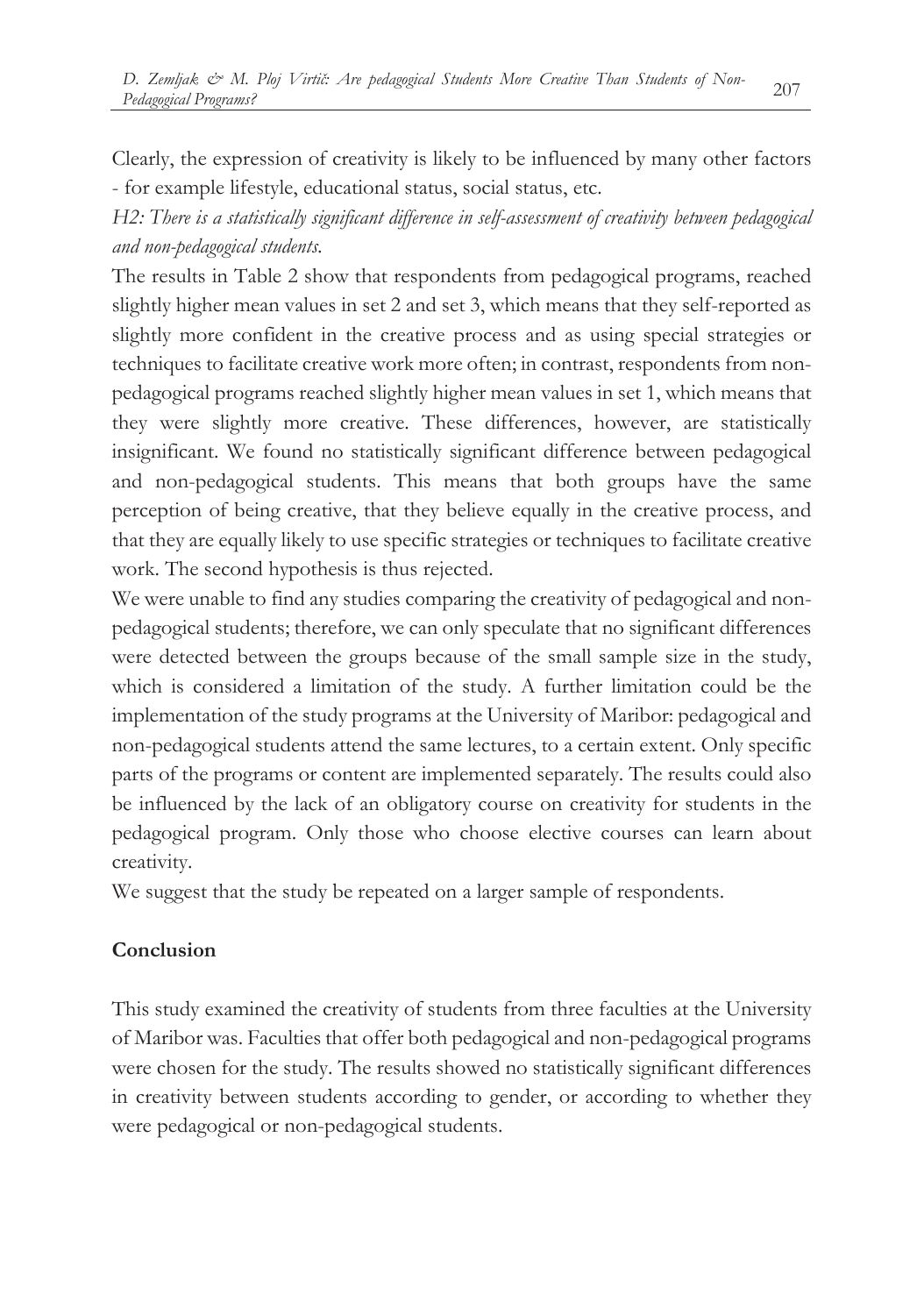It can be concluded that the expression of creativity is likely to be influenced by many other factors - for example lifestyle, educational status, social status, etc. There is much potential for upgrading this research: increasing the sample size, comparing more diverse groups, for example students at different study levels, students taking the elective course Creativity, or exploring differences in creativity according to student success in their programs.

We believe that the invitation to participate in the research has already encouraged students to think about creativity. The students who participated in the research were confronted with claims about the creative process, and during the research itself, they also had to consider their own attitude towards creativity to be able to answer all the questions. The authors believe that our research will encourage readers to think similarly and stakeholders to include a creativity course as an obligatory part of pedagogical study programmes. We also believe that similar research can encourage teachers to pay more attention to creativity in their work.

During the research, we did identify one limitation to our study: small sample size. We believe that in future we should conduct a similar survey on a larger sample of students.

#### **References**

- Adriansen, H. K. (2010). How criticality affects students' creativity. In Nygaard, C., Courtney, N. and Holtham, C. (Eds.), *Teaching Creativity – Creativity in Teaching,* pp.65-84. Libri Publishing.
- Al-Ababneh, M. M. (2020). The Concept of Creativity: Definitions and Theories. *International Journal of Tourism & Hotel Business Management, 2*(1), 245–249. Retrieved from https://www.scitcen– tral.com/arti–cle.php?journal=46&article=-998&article\_title=THE%2–0CONCEPT%20- OF%20CREATIVITY:%20DEFINITIONS%20AND%20THEORIES#tabs6 (Accessed: 12. 08. 2020)
- Baer, J., and Kaufman, J. C. (2008). Gender Differences in Creativity. *The Journal of Creative Behavior*, *42*(2), 75–105. https://doi.org/10.1002/j.2162-6057.2008.tb01289.x
- Barbot, B., Besançon, M., and Lubart, T. (2011). Assessing Creativity in the Classroom. *The Open Education Journal, 4*(2), 58–66. Retrieved from https://benthamopen.com/conten– ts/pdf/TOEDUJ/TOEDUJ-4-58.pdf (Accessed: 20. 05. 2022)
- Cohen, B. (2008). *Explaining Psychological Statistics (3rd ed.).* John Wiley & Sons.
- Cheung, C.-K., Rudowicz, E., Yue, X., and Kwan, A. (2002). Creativity of university students: What is the impact of field and year of study? *College Student Journal, 37*(1), 42–63. https://doi.org/– 10.1002/j.2162-6057.2003.tb00825.x
- Council Conclusions on a Strategic Framework for European Cooperation in Education and Training ('ET 2020') (2009). Retrieved from https://eur-lex.europa.eu/legal-content/EN/TXT/?u– ri=celex:52009XG0528(01) (Accessed: 13. 05. 2020)
- Guilford, J. (1950). Creativity*. American Psychologist*, *5*(9), 444–454. https://doi.org/10.1037/h0063487
- Hartley, J., and A. Greggs, M. (1997). Divergent thinking in arts and science students: Contrary imaginations at Keele revisited. *Studies in Higher Education*, *22*(1), 93–97. Retrieved from https://doi.org/10.1080/03075079712331381161(Accessed: 20. 05. 2020)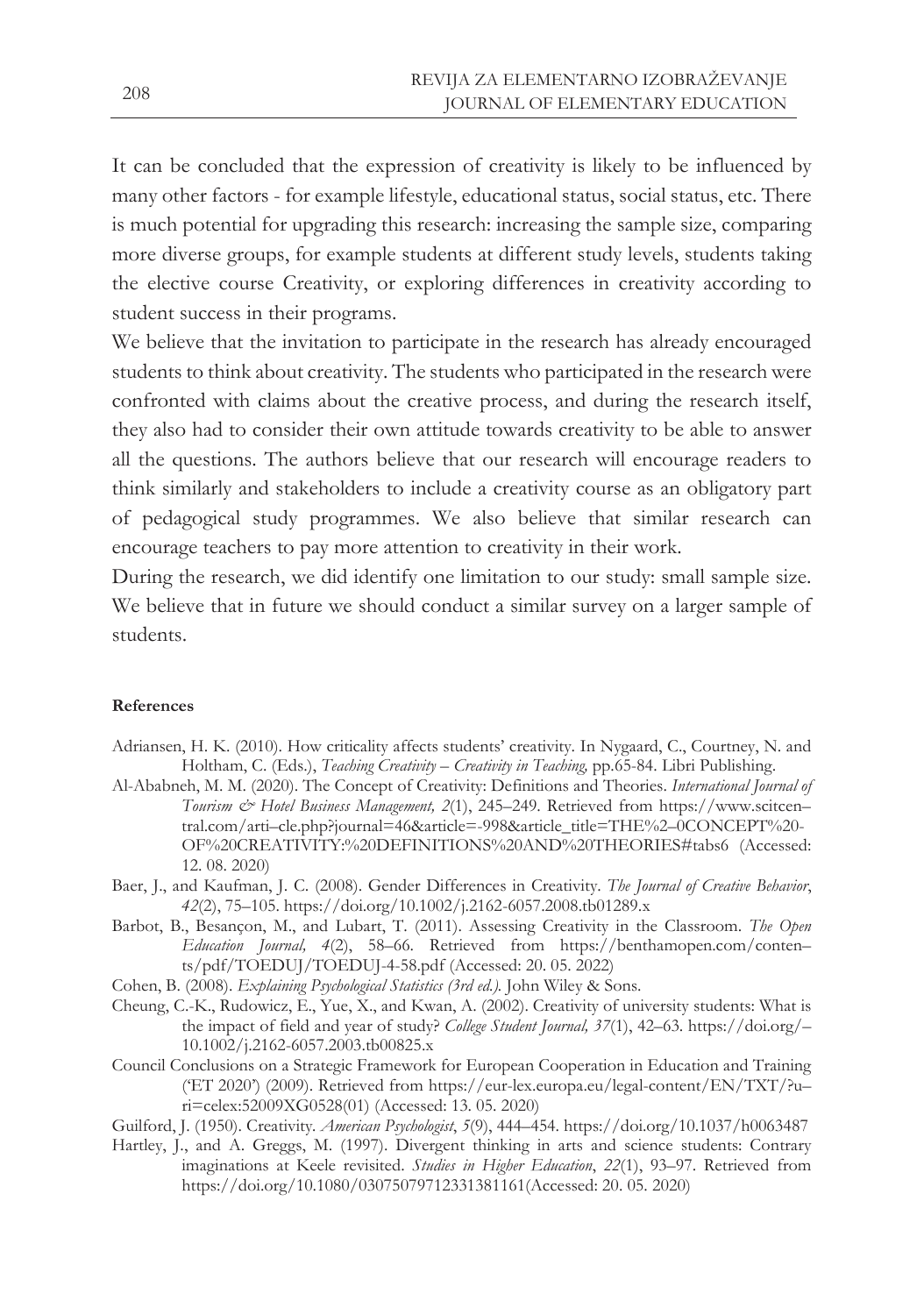- Hoffmann, J., Ivcevic, Z., and Brackett, M. (2016). Creativity in the Age of Technology: Measuring the Digital Creativity of Millennials. *Creativity Research Journal, 28*(2), 149–153. https://doi.org– /10.1080/10400419.2016.1162515
- Jaušovec, N. (1987). Spodbujanje otrokove ustvarjalnosti. [=Eng: Encouraging children's creativity]. Državna založba Slovenije.
- Kumar, V. K., Holman, E. R., and Kemmler, D. (1997). The Creativity Styles Questionnaire-Revised. *Creativity Research Journal*, *10*(1), 51–58. https://doi.org/10.1207/s15326934crj1001\_6
- Merckelbach, H., Horselenberg, R., and Muris, P. (2001). The Creative Experiences Questionnaire (CEQ): a brief self-report measure of fantasy proneness. *Personality and Individual Differences, 31*(6), 987–995. https://doi.org/10.1016/S0191-8869(00)00201-4
- Oliver, M., Shah, B., McGoldrick, C. and Edwards, M. (2006). Students' experiences of creativity. In Jackson N. J., Oliver, M., Shaw, M. and Wisdom, J. (Eds.), *Developing Creativity in Higher Education: An imaginative curriculum*, (1st ed., pp. 43- 58). Routledge.
- Ozkan, G., and Topsakal, U. (2019). Exploring the effectiveness of STEAM design processes on middle school students' creativity. *International Journal of Technology and Design Education, 31*(4) https://doi.org/10.1007/s10798-019-09547-z
- Pilar Matud, M., Rodríguez, C., and Grande, J. (2007). Gender differences in creative thinking. *Personality and Individual Differences, 43*(5), 1137–1147. https://doi.org/10.1016/j.paid.2– 007.03.006
- Recommendation of the European Parliament and of the Council on Key Competences for Lifelong Learning (2006). Retrieved from https://eur-lex.europa.eu/legal-content/EN/TXT/?uri=– celex:32006H09-62 (Accessed: 12. 08. 2020)
- Runcoa, M., Acarb, S., and Cayirdaga, N. (2017). A closer look at the creativity gap and why students are less creative at school than outside of school. *Thinking Skills and Creativity, 24*, 242–249. https://doi.org/10.1016/j.tsc.2017.04.003
- Sternberg, R. J. (2006). The nature of creativity. *Creativity Research Journal, 18*(1), 87–98. http://dx.doi.org/10.1207/s15326934crj1801\_10
- Šorgo, A., Lamanauskas, V., Šimić Šašić, S., Kubiatko, K., Prokop, P., Fančovičova, J., Bilek, M., Tomažič, I., Erdogan, M. (2012). A cross-national study of prospective elementary and science teachers' creativity styles. *Journal of Baltic Science Education, 11*(3), 285–292. Retrieved from http://oaji.net/articles/2014/987-1419168605.pdf (Accessed: 10. 08. 2020)
- Torrance, E. P. (1972). Predictive validity of the Torrance test of creative thinking. *Journal of Creative Behavior, 6*(4), 236–252. https://doi.org/10.1002/j.2162-6057.1972.tb00936.x
- Torrance, E. P. (1965). *Rewarding Creative Behavior: Experiments in Classroom Creativity.* Prentice-Hall.
- Treffinger, D. (1995). *Creativity, Creative thinking, and Critical Thinking: In search of definitions.* Center for Creative Learning.
- Van Goch, M. (2018). Creativity in liberal education before and after study commencement. In Domenech, J., Merello, P., de la Poza, E., Blazquez, D., Peña-Ortiz, R. (Eds.) *4th International Conference on Higher Education Advances (HEAd'18)*, 1475-1483. Universitat Politécnica de Valéncia.
- Zare, B. (2011). Creativity Differences between Art and Engineering Students. *International Conference on E-business, Management and Economics, 25*, 207–211.